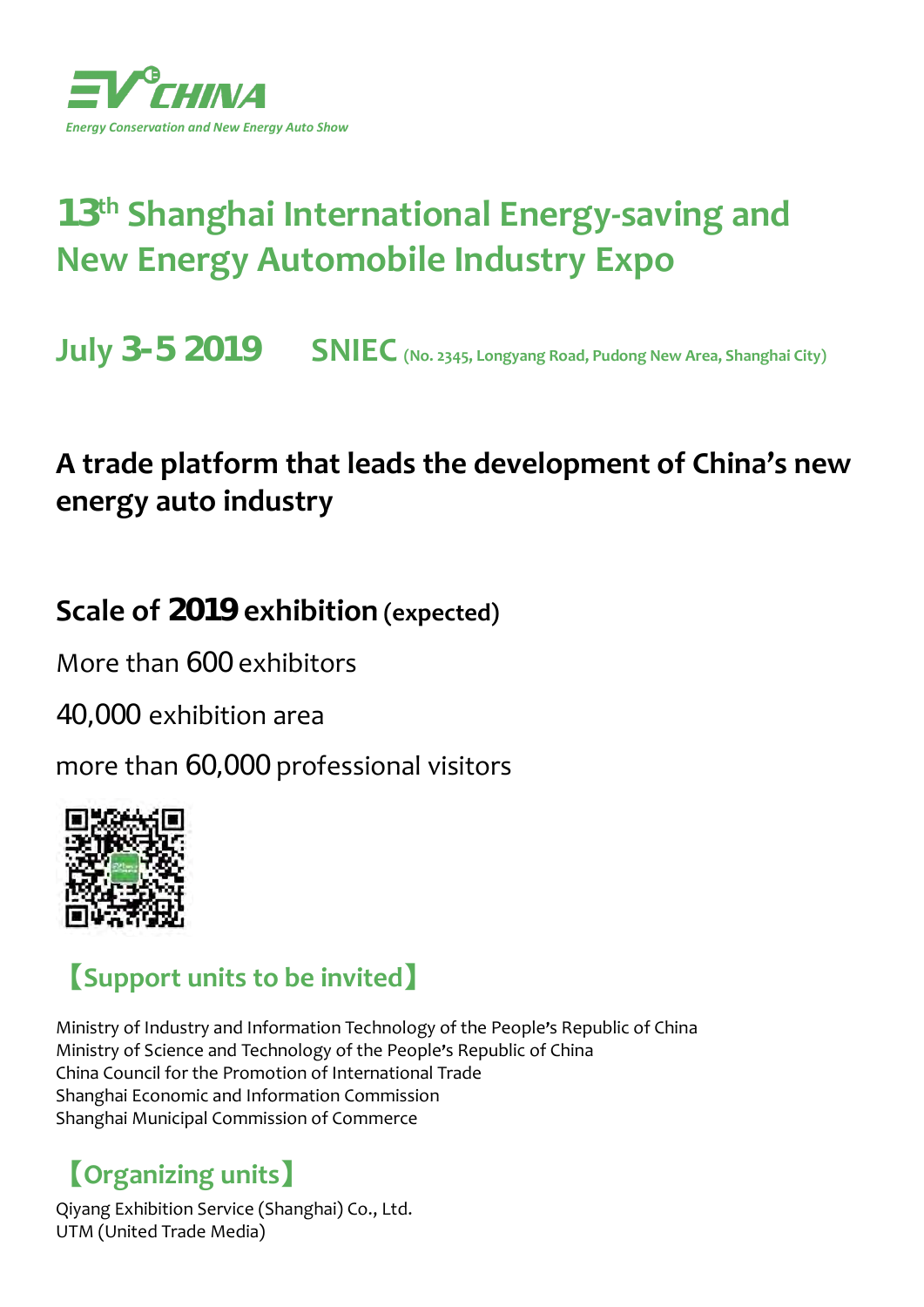## **【Introduction to Exhibition】**

### **-Perfectly present the entire industrial chain of new energy vehicle**

As the earliest exhibition focusing on the new energy vehicle industry in China, EVChina enjoys a good reputation of the first major energy-saving and new-energy vehicle and the vane in the global energy-saving and new-energy vehicle industry. The total area of EVChina 2019 exhibition will exceed 40,000 square meters, and it will fully display the latest results of energy-saving and new-energy vehicle development around energy-saving and new-energy vehicle, cell, motor, electronic control (three electric devices) and charging facilities, key parts and materials and other fields and by exhibition areas of "Exhibition Area of New Energy Vehicles (Passenger Vehicles, Logistics Vehicles, Buses)", "Exhibition Area of Cell, Motor and Electric Control (three core electric devices), "Exhibition Area of Hydrogen Energy Fuel Cell", "Exhibition Area of Charging Facilities and Supporting Devices", "Exhibition Area of Harness and Connector" and "Exhibition Area of New Energy Vehicle Air Conditioning". This will also be a feast for the new energy vehicle industry in China. The exhibition will be held at the Shanghai New International Expo Center on July 3-5, 2019. Industry insiders are welcome to come to the site for negotiation and cooperation.

#### **-Lead the industry vane as a high-end professional conference**

During the exhibition, a series of conference activities will be held, including "World New Energy Vehicle Industry Development Conference", "TOP100 China International Energy Conservation and New Energy Vehicle Industry Summit and Selection", "China International Development Forum for Three Core Electric Devices of New Energy Vehicles", "China International New Energy Logistics Vehicle Development Summit", "Intelligent Summit Forum for New Energy Vehicle Assembly", "Business Matching Round-table Conference between complete vehicle Enterprise and Spare Parts Enterprise", "New Energy Vehicle Timeshare Leasing Development Summit Forum", "Test Drive of New Energy Vehicle " and "New Energy Vehicle Media Photography Contest". The forum is dedicated to building a technical feast and information exchange platform for "pragmatic, professional and high-end" new energy vehicles and key components, and making in-depth analysis of the future development for the smart manufacturing of new energy vehicles.

### **-Focus on EVChina2019 and bring together international leading new energy vehicle brands**

This exhibition will continue the theme of "Green and Smart, Drive the Future", and the complete vehicle exhibition area will once again attract hundreds of vehicle models including pure electric vehicles (buses) and hybrid electric vehicles (buses) from more than 30 domestic and foreign vehicle companies including Tesla, SAIC New Energy, Beiqi New Energy, BYD, Chery New Energy, Jianghuai New Energy, Geely New Energy, Zhidou, Shen Long, Jinlong and Ankai; the exhibition area of key parts will attract CATL, China Aviation Lithium Battery, Edrive, Jing-Jin Electric, CLOU Drive, Start Charge, Sinohytec, Sunrise Power, Tyc, Jiaze, Aotecar, Dongfeng Dena, Konit, ELANTAS, Faratronic and other companies to participate in the exhibition. It will provide the majority of vehicle manufacturers with a high-quality platform for industrial investment, trade exchanges, display and marketing and the majority of electric vehicle consumers with a full range of auto market event for appreciating, playing and purchasing vehicles. Please focus on Shanghai and EVChina2019 for Pudong New International Expo Center in July. We are waiting for you.

### **-Challenges and opportunities of new energy vehicle engineering**

How can original equipment suppliers embrace the development opportunities brought by the new energy vehicle market? This exhibition will focus on the lightweight of power systems, power cells,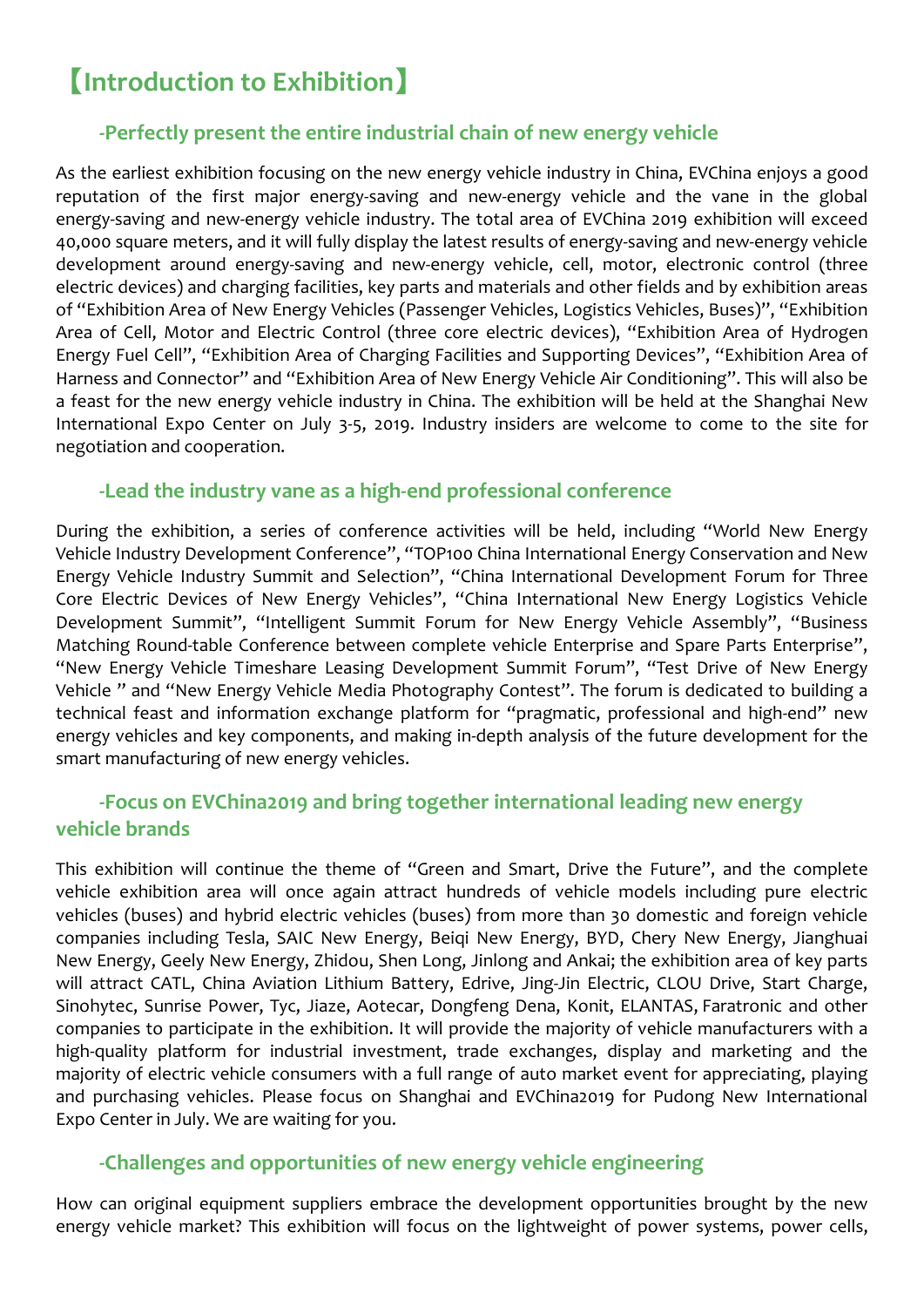wheel motors and other parts, and bring new challenges and opportunities to the manufacturing engineering through the application of these revolutionary new technologies and new products. EVChina2019 Shanghai International Energy Conservation and New Energy vehicle Industry Expo will build a deep understanding of the exchange platform for new energy vehicle engineering field.

## **【Range of exhibits】**

### **Types of complete vehicles:**

Plug-in hybrid electric vehicles (HEV), Battery Electric Vehicle (BEV), fuel cell vehicles (FCEV) as well as other new energy vehicles, buses and commercial vehicles.

#### **Types of spare parts:**

1. New energy vehicle motor, electric control, power cell, super capacitor, fuel cell and supporting equipment materials

2. Charging pile, charging cell and cell management system, parking lot charging facilities, intelligent monitoring, charging station power supply solutions

- 3. New energy vehicle wiring harness and connector
- 4. New energy vehicle air conditioning and thermal management
- 5. Lightweight of new energy vehicles

### **Types of services:**

Shared travel - new energy vehicle timeshare lease

## **【Exhibition fee】**

### **A. Booth expense**

#### **A1. Domestic enterprises**

Standard booth: 16,800 yuan / 9 square meters, 10% extra charge for double opening Luxury booth: 23,800 yuan / 12 square meters, 10% extra charge for double opening Raw space booth: 1,680 yuan / square meter (minimum 36 square meters, excluding any facilities)

### **A2: Overseas enterprises: (including Hong Kong, Macao and Taiwan)**

Standard booth: USD 5,000/9 square meters, 10% extra charge for double opening Luxury booth: USD 6,000/12 square meters, 10% extra charge for double opening Raw space booth: USD 500/m2 (minimum 36 square meters, excluding any facilities)

#### **Note:**

1. Standard booth: 9m2 (3m×3m); configuration: exhibition venue, booth height: 2.5m, fascia board in both Chinese and English, one inquiry desk, two folding chairs, carpet, 220V power socket and two spotlights.

2. Luxury booth: 12m<sup>2</sup> (3m × 4m); configuration: exhibition venue, booth height: 3.5m, fascia board in both Chinese and English, one inquiry desk, one glass round tables (including 4 chairs), flowers (decorations), LOGO image card, carpet, 220V power socket and two spotlights and schematic diagram attached.

3. Raw space booth (not less than 36m2); configuration: exhibition venue, security service, public liability insurance, no facilities

### **B. Technical seminar fee**

Domestic enterprises: 20,000 yuan / seminar / 20 minutes Overseas enterprises: including Hong Kong, Macao and Taiwan, USD 5,000/seminar/20 minutes Note: Provide venues, tables and chairs, mineral water, projection equipment, etc.

### **C. Advertising and sponsorship fees**

In order to enhance the corporate brand and popularity and reputation, highlight the excellent product quality and services and enable the companies participating in this exhibition to achieve the best results, the organizing committee provides a variety of sponsorship programs and on-site advertising opportunities.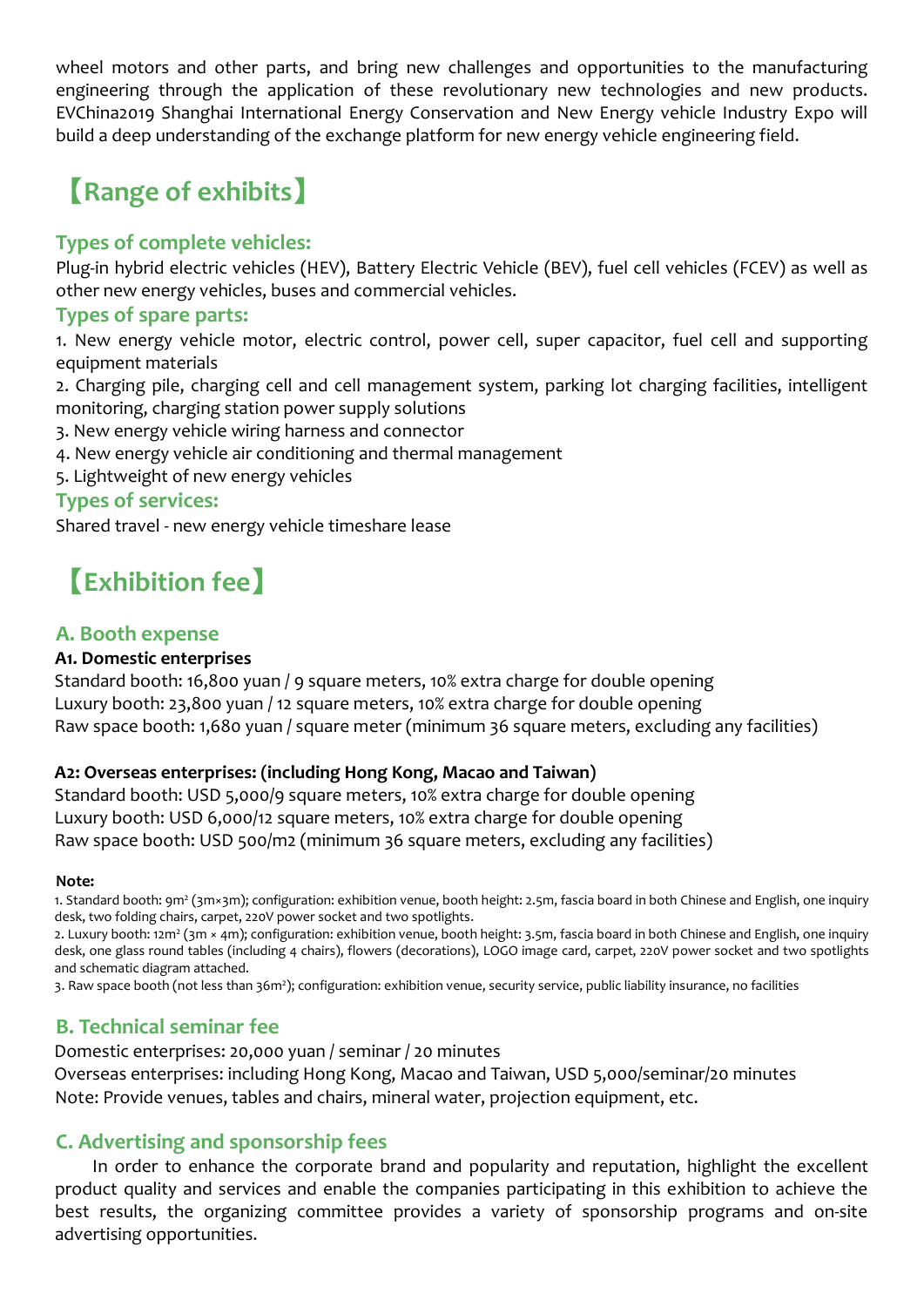#### **C1. Publication**

The publication will help you find customers after the exhibition! In addition to being distributed during the exhibition, it will be sent to the professionals who do not visit the exhibition by various relevant channels, so that they can use the journal to quickly find contact information and service contents.

Front cover: 50,000 yuan / page Back cover: 48,000 yuan / page Inside front cover: 30,000 yuan / page Inside back cover: 20,000 yuan / page Title page: 10,000 yuan / page Color page: 8,000 yuan / page

#### **C2. Exhibitor/Visitor badge advertisement: RMB 50,000**

Note: size: 95mm ×110mm (W×H); quantity: 30,000

All exhibitors, professional visitors, media reporters and industry VIPs may wear the badge printed with your advertisement on the spot, which is one of the most effective mobile brand promotion vehicles.

#### **C3. Exhibition handbag advertising: RMB 20,000 / 5,000 pcs**

The exhibition handbags will be distributed to exhibitors/visitors free of charge at the entrance registration office. After the exhibition, the visitors will still use the handbag to carry routine items, which will play a role in continuing to promote the companies.

#### **C4. On-site bottled water advertising: RMB 10,000 / 4,000 pcs**

At the exhibition site, bottled water sponsored by you will be provided to exhibitors/visitors free of charge.

#### **C5. Fixed stand outside the entrance hall:**

Note: Release + production (size: 5m × 8m, without edge covering)

It is the most eye-catching and effective way of publicity, all exhibitors and professional visitors can see the stand. It can highlight the brand, and spread the reputation.

#### **C6. Aerial advertising at the login hall: RMB 29,800 / pcs**

Note: Release + production (size: 3m ×6m)

It is consistent with the image wall of the exhibition and at the excellent position for the photography propaganda, so as to maximize the promotion benefits.

#### **C7. Hanging advertisement at the main channel of the exhibition hall: RMB 15,800 / pcs**

Note: Release + production (size: 2m ×3m)

It is placed at the main channel to give buyers a very intuitive product information, so as to quickly lock your company's location, which is worth recommending.

#### **C8. Professional visitor gift sponsorship: RMB30,000 / company**

After professional buyers receive sponsored gifts, they may deepen corporate impressions and understand your company's product information. It is also a good way to promote.